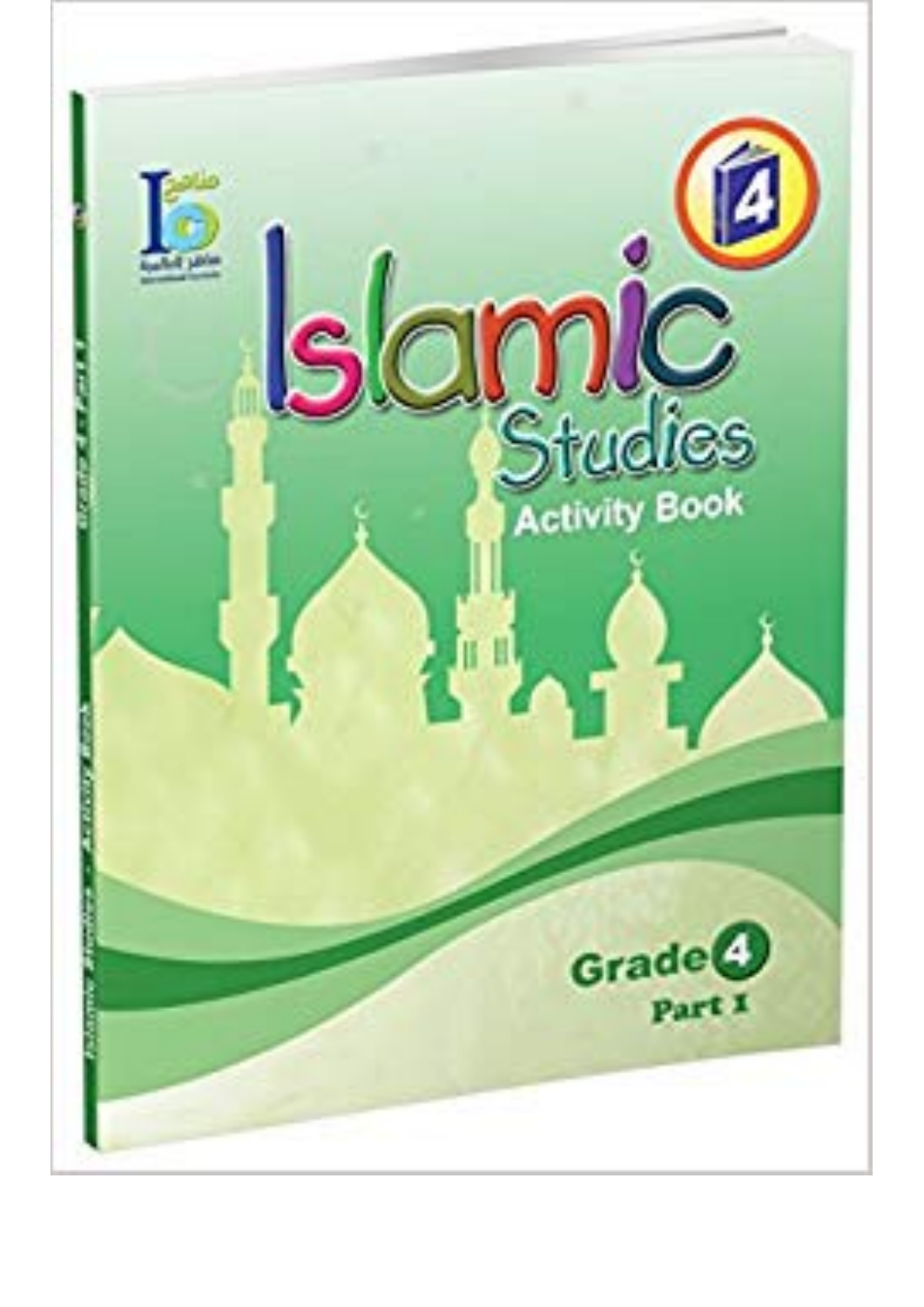## **ICO Islamic Studies Workbook: Grade 4, Part 1**

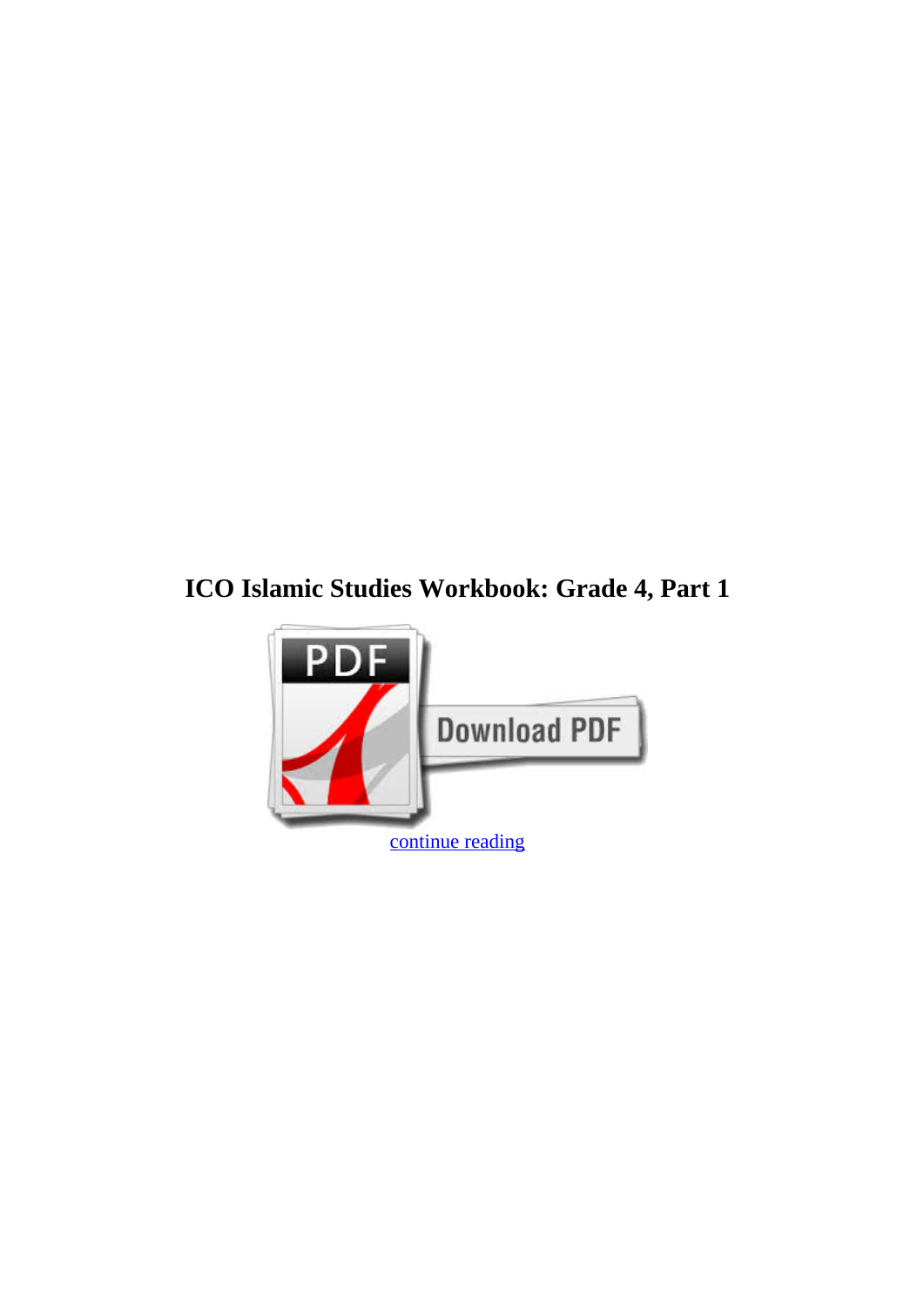The beliefs section focuses on the wisdom behind the creation of humankind and jinn. The five pillars are one of them section and provided along with related evidence from the Qur'an and the Sunnah. Learners are required to recite the entire 29th Juzu' and memorize Soorat Al-Mursalaat and Soorat Al-Insaan. THE EXPERIENCE Book engages the pupil in additional activities on a single lessons dealt with in the Student's Textbook. The difference is normally that the activities in the experience Book are more analysis - and synthesis structured, than simple recall type activities. Salah and its prerequisites, pillars, obligatory acts, and all the relevant factors represent the learning content for the Spiritual Observances learning region. The material is presented, using a spiral approach, where college students revisit each area and study it in higher depth each year. The Morals and Manners section deals with the remembrances stated when entering and departing the masjid and also those uttered after Salah. The biography of the Prophet (s) focusing on the events leading up to the Hijrah constitutes the Seerah section. The biography of Abu-Bakr (ra) is talked about in this section as well. Gleam more practical aspect aligned to actions in the experience Book.



[continue reading](http://bit.ly/2Tge8Fv)